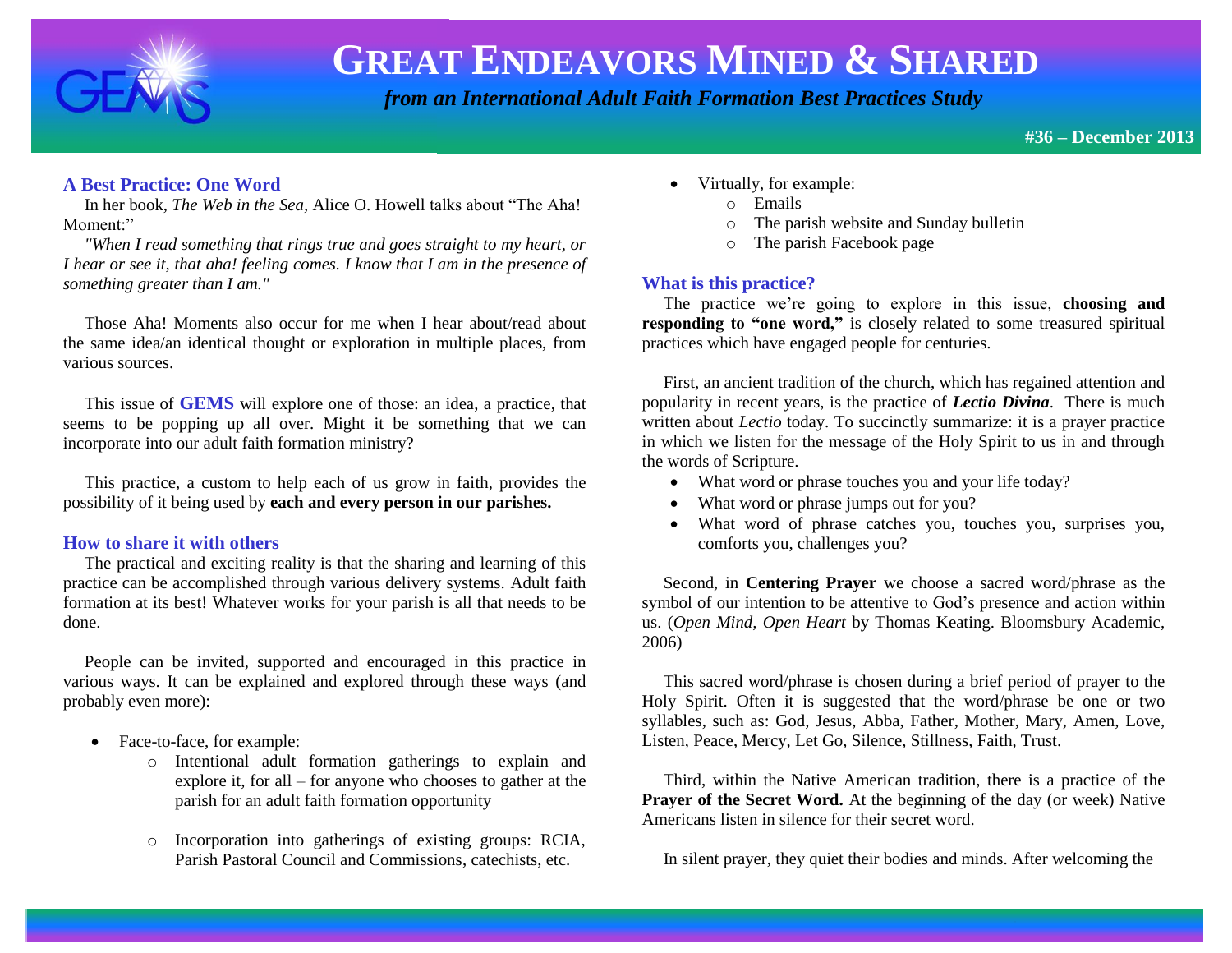Holy Spirit into their lives, they listen for the word that is meant to guide their life at this particular moment.

Once they have heard the word,

- they take it into their hearts in prayer
- they take it to their feet because they know they are going to walk with it all day (or all week in all that they do)



 Now, another ancient practice is gaining popularity, **choosing and living one word** for a certain period of our lives.

 Beginning in the third century and continuing for another 350 years, Christian women and men had begun to leave the cities and villages of North Africa and Asia Minor, seeking time and place to deepen their relationship with God.

 Those who stayed and deepened their wisdom because of their lives on the edge became known as the desert mothers and fathers, or *ammas* and *abbas.* 

 *Ammas* and *abbas* referred to women and men who were spiritual mothers and fathers to many. They were wise teachers who were sought out for guidance in living the Christian life. Many of the spiritual practices we hold dear today trace their roots to this movement.

 As people approached these desert mothers and fathers for advice and direction, one tradition that grew up was to **ask for a word**. Some people chose to ponder and live this word for many days, for weeks or months, or, in some instances, even for their entire lifetimes.

### **How do you choose a word, or let a word choose you?**

In reality, people suggest various ways. Let's look at a couple of them.

 In the book, *My One Word,* Mike Ashcroft and Rachel Olsen suggest these steps:

**What kind of person do you want to become?**

"Spend a week or so reflecting on who you wish to become. Consider the condition of your heart, your character, your soul."

### **Identify Characteristics**

"Don't just think about behaviors; think character and characteristics. In a notebook or on a piece of paper, make a list of the characteristics of the person you want to become. In other words, describe the traits and motives of a person like that."

### **Reduce and Define**

"As you slowly gain a vision of the kind of person you want to become, you'll keep adding words and phrases to your list that capture the characteristics of that person. You might list nouns, adjectives, or verbs – 'being' words or 'doing' words. Your list will be highly personal and unique. It may even contain words that only make sense to you.

Once you feel you've completed the process, pray, look over your list, and begin marking off all but ten or so of the words. Remove the ones that resonate the least with you.

Once you have your short list, write a brief description of what those words mean to you. Look them up in the dictionary. Note their definitions. Look up their synonyms. And look them up in the Bible.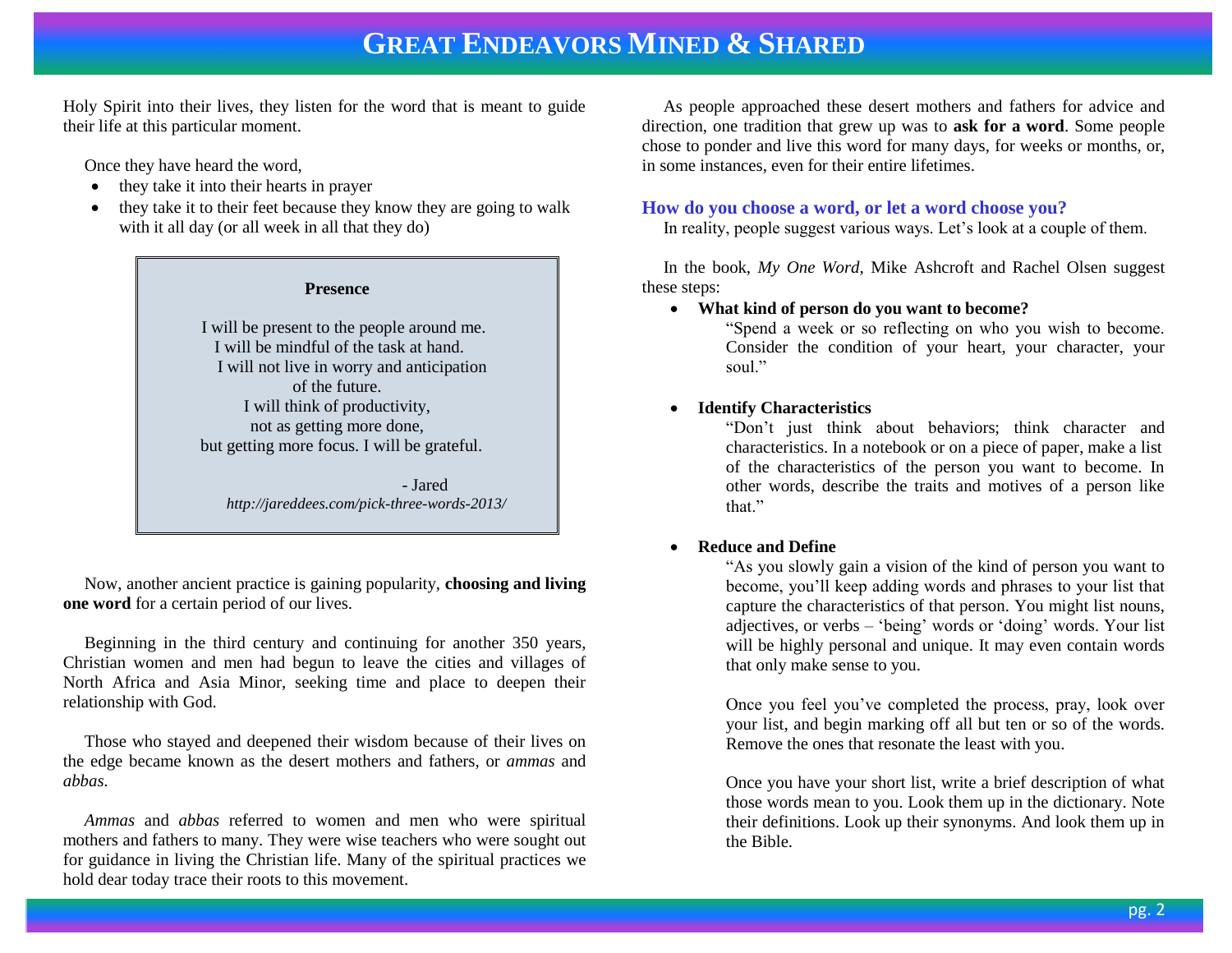In this stage of the process, you may find a related word you like better than the ones on your list … write it down.

Pray. Ask God to guide you and give you the clarity of thought and mind as you spend a few days thinking over your short list.

Weigh each word and the implication it might have on your life. See if one of them manages to rise to the top. Ask God to bring one to the forefront."

### **Pick your Word**

 "…pick your word from the list. … In order to concentrate on one thing, we're going to push others to the back burner for now."



 Christine Valters Paintner (author and blogger at [Abbey of the Arts\)](http://abbeyofthearts.com/) invites people to **let a word choose them.**

Christine explains what that means:

 "It means releasing your thinking mind and expectations. If you are thinking of New Year's resolutions and what word will be most motivating for you to lose those last ten pounds, this is not what we're talking about."

- "It means surrendering into a place of deep trust and receptivity. … what if I let go of the need to find something for myself and opened myself to receive what comes?"
- "If you find yourself obsessing over the 'right' word, it is time to breathe and let go."
- "For some … the word may come right away, but some may find the process much slower. Trust that perhaps it is the waiting itself that is offering itself … as wisdom and practice."
- "The word comes as gift. .... The word (or phrase) is one that will work in you (rather than you working on it.)

 In various places, [Abbey of the Arts](http://abbeyofthearts.com/about/) and *Lectio Divina: Transforming Words and Images into Heart-Centered Prayer* (Skylight Paths Publishing, 2011), Christine suggests **methods for being open to let a word choose you.** A few of them are:

- Listen and be aware. It might be right there.
- Pay attention to resistance. "…a word that creates inner resistance is as important to pay attention to as one that has a great deal of resonance."
- Use the process of *Lectio Divina* and apply it to experience, just as it is applied it to Scripture.
	- o "Allow some time for prayer and in your imagination review this last year, honoring it as a sacred text.
	- o As you walk through your experiences notice which ones stand out, call to you for more attention….."
	- o "There may be more than one, but for this time of prayer select one of them…."
	- o "Enter into it with all your senses.
	- o Allow the word to unfold in your imagination and welcome in images, feelings and memories…."
- Approach a soul friend, a spiritual director for a word, as in the desert tradition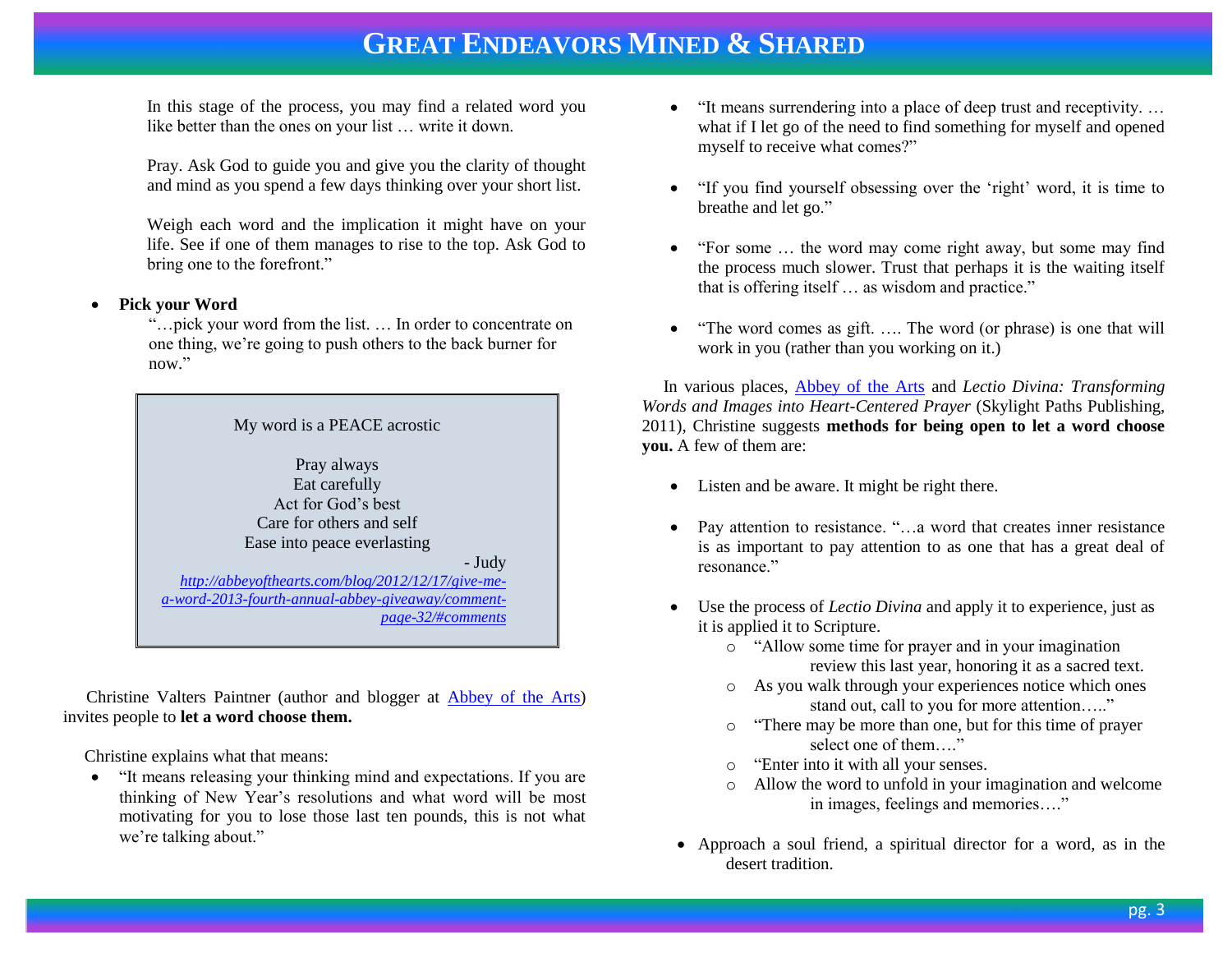- Take a few hours for retreat, reflection and quiet. Spend time journaling; write about your dreams and desires for the year ahead. Is there a word that bubbles up?
- In the book, *Finding Beauty in a Broken World (*Vintage Books, 2009) Terry Tempest Williams goes to the sea and asks, "Give me one wild word." Go for a contemplative walk, one in which you aren't trying to get anywhere. Listen to creation; does a word come from the created world?
- Listen to your dreams. Do you remember anything when you wake up that gives you a word?
- Pay attention to synchronicities throughout the day. "Are there images or words which seem to repeat themselves?"

 This year my word is REFLECT. I wanted a word that would help me be more consistent in reflecting on God's Word with quiet times, prayer, and journaling, and this seemed like the perfect fit.

 Then while I was standing in front of a mirror I had an ah-ha moment. I realized that my word could also mean to reflect God's image in this world more effectively. That is when I realized I had found my word.

> - Chris *My One Word* by Mike Ashcraft and Rachel Olsen

#### **How do we allow the word to grow, to deepen?**

 Once a word has come to you, or you have chosen it, practitioners have suggested various ways to keep it before you, numerous ways to allow it to expand and intensify.

 Mike Ashcroft and Rachel Olsen in *My One Word* (Zondervan, 2012), enumerate many methods to have "our word" always in our awareness:

- "I write my word on an index card and place it in a visible spot like the visor of my car or the junk drawer in our kitchen. I know that last one sounds funny, but that drawer contains odds and ends that I need throughout the day every day. – Holly"
- "I always print my word and frame it, then put it somewhere in my home where I'll see it often. I also post it on the wall right above my computer at work. Literally keeping my word in front of my face is a great way for me to be constantly cognizant of applying it in my life. – Emily"
- "Tape it to your mirror or dashboard.
- Make it your computer password.
- Write it into your social media bio.
- Tweet it once a week.
- Are you on Facebook, Twitter, Pinterest, or other social media sites? Make your one word your status update. Add it to your profile descriptions. Make it your profile pic. Announce it to your followers and give them permission to periodically ask you how your one word is going.
- Spread the word about …your chosen word! The more your friends and family participate in this movement, the more your tribe will talk about it, and the more it will be brought to your mind."

 June Mears Driedger, a blogger, shares some of her suggestions a[t june](http://junemearsdriedger.wordpress.com/?s=one+word)  [mears driedger -](http://junemearsdriedger.wordpress.com/?s=one+word) Trust, one of them an acrostic poem for her word, Trust:

#### **"T**rembling I grasp hold of I know not what

 **R**eleasing what I need to leave behind, what I have gripped onto for too long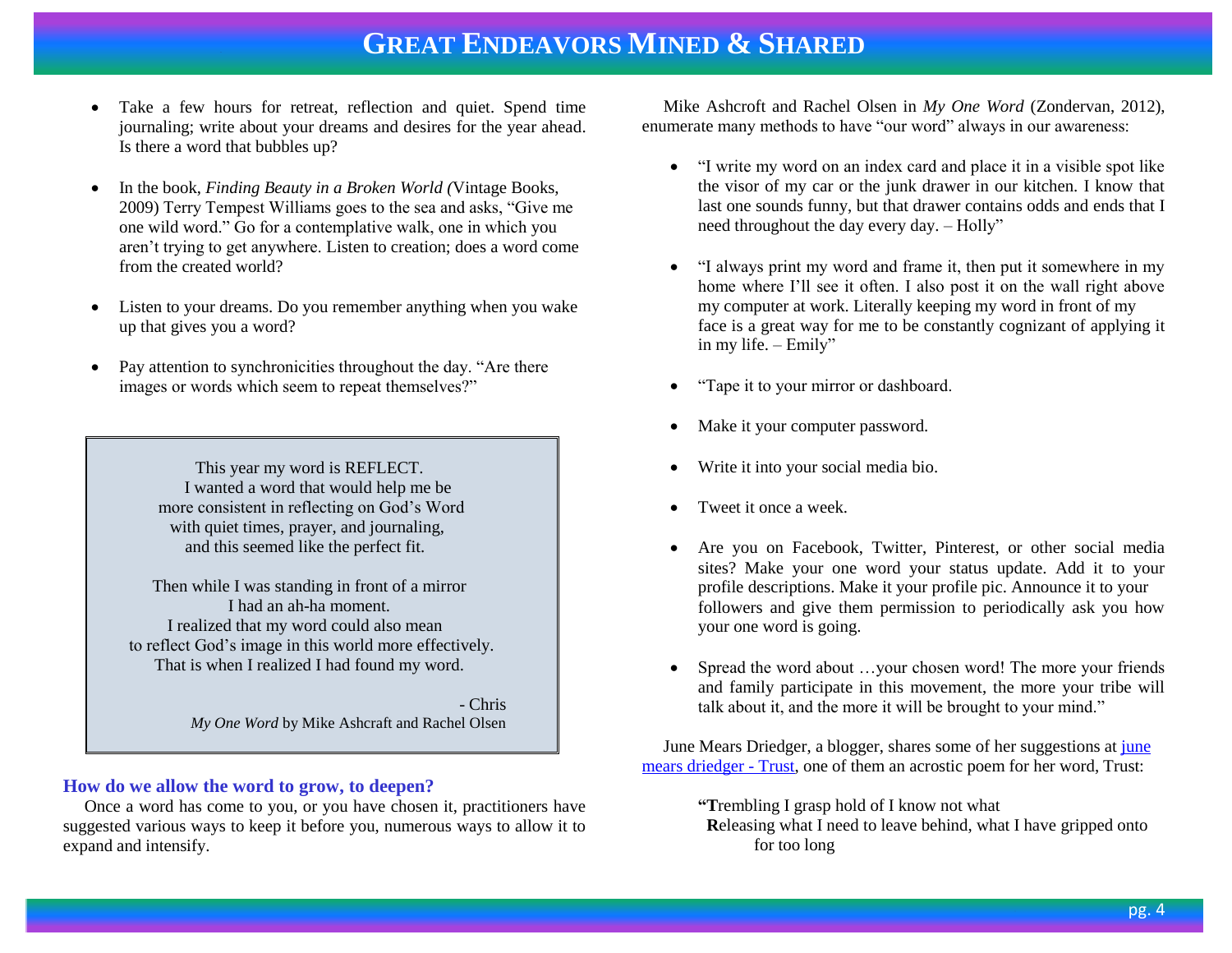**U**nderstanding that releasing is the way **S**ustaining me as I move toward the invitation **Trembling with anticipation for what will come, what will be."** *[\(http://junemearsdriedger.wordpress.com/2013/01/09/trust-my-word-for-2013/\)](http://junemearsdriedger.wordpress.com/2013/01/09/trust-my-word-for-2013/)* 

Christine Valters Painter also shares some ideas:

- "Illustrate the word visually. ... Go on a photo pilgrimage which is essentially a contemplative walk with a camera. Hold the word in your heart and look for images to receive along the way which somehow speak to its meaning. Try not to figure this out, but allow the images to find you."
- "Once a word has chosen you, consider if there is a spiritual practice which would help you to tend its unfolding in your soul for the year ahead. … Keep it simple. It may be something like allowing five minutes each morning to … letting this word be a mantra or anchor for your awareness."

 My words for 2013 are "let go" – let go of hurt feelings, anger, and regret. Let go of the past … and live each day as it comes with gratitude for all the blessings God gives me.

- Carol

*[http://abbeyofthearts.com/blog/2012/12/17/give-me](http://abbeyofthearts.com/blog/2012/12/17/give-me-a-word-2013-fourth-annual-abbey-giveaway/comment-page-32/#comments)[a-word-2013-fourth-annual-abbey-giveaway/comment](http://abbeyofthearts.com/blog/2012/12/17/give-me-a-word-2013-fourth-annual-abbey-giveaway/comment-page-32/#comments)[page-32/#comments](http://abbeyofthearts.com/blog/2012/12/17/give-me-a-word-2013-fourth-annual-abbey-giveaway/comment-page-32/#comments)*

**Some reflections from various people on their experiences of choosing a word:**

- [Give Me a Word!](http://www.patheos.com/blogs/amusingamma/2013/01/give-me-a-word/)
- [One Word by Dan Britton, Jimmy Page, and Jon Gordon](http://jackiejwward.wordpress.com/2013/03/01/one-word-by-dan-britton-jimmy-page-and-jon-gordon/)
- [Only One Word](http://ezinearticles.com/?Only-One-Word&id=7525532)

[Pick Three Words for 2013](http://jareddees.com/pick-three-words-2013/)

Reflect. Reverse. Remember. I guess that is what my word MIRROR really encompasses.

*Reflect*: In all ways this year, I will strive to reflect the image of Christ.

*Revers*e: Like a reflection in a mirror – the image is in reverse. This year I want to do the reverse of how I would have normally reacted in situations where I have been less than Christlike.

*Remember*: I want to remember that when I speak, my words might say one thing but my expressions might say another, so I want to act as if I am speaking into a mirror, so my expressions are always kind in nature.

 - Jim *My One Word* by Mike Ashcraft and Rachel Olsen

### **The wide use of this process**

 There are also various people who are using this approach for their professional and/or business life. Although it seems not to be a spirituality approach, we can gain insights from their methods also:

- [My 3 Words for 2012](http://www.chrisbrogan.com/3words2012/)
- [Three words for 2012](http://bettermess.com/three-words-for-2012/)
- [The Three Words for 2013](http://www.businessesgrow.com/2013/01/03/the-three-words-for-2013/)
- [My 3 Words For 2013](http://www.twistimage.com/blog/archives/my-3-words-for-2013/)
- [Menu, Build and Minimize in 2013](http://www.cc-chapman.com/2013/menu-build-minimize/)